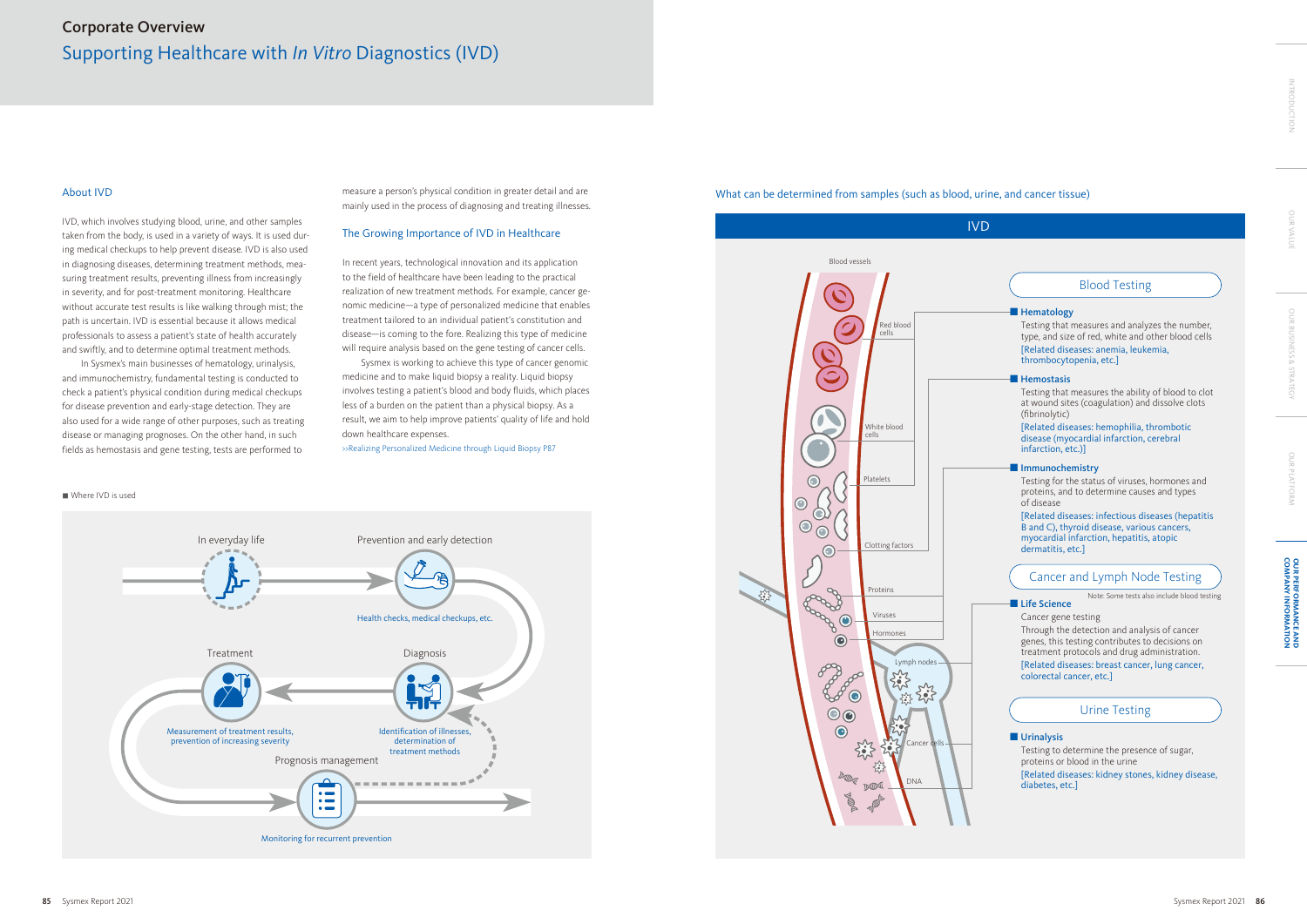

#### Healthcare Activities



#### Realizing Personalized Medicine through Liquid Biopsy

Liquid biopsy is a testing method that involves highly sensitive analysis to detect disease-affected areas present in minute quantities in blood and bodily fluids. Compared with conventional physical biopsy, which is carried out on samples taken from tumors or other tissue, liquid biopsy is in the spotlight for its potential for imposing less of a physical, emotional, and economic burden on patients. It also increases opportunities for testing and helps to determine drug administration and other treatment methods at an early stage.

### Examples of Initiatives

In 2016, Sysmex forged an operational alliance with Eisai Co., Ltd. aimed at realizing a diagnosis for Alzheimer's disease. By using blood tests to detect structural abnormalities in minute proteins, which are thought to impact disease state, we are conducting joint research aimed at early diagnosis and treatment.

# Sysmex's Businesses

# Contributing to Cancer Genomic Medicine through a System for Use in Cancer Gene Profiling

This system, which targets patients for whom standard treatment has been concluded, provides a comprehensive analysis of genes that frequently mutate due to cancer. The information received from this system facilitates the determination of treatment methods based on gene mutations, the selection of anti-cancer drugs, and drug administration, allowing healthcare to be optimized for individual patients. In addition to introducing this system to medical institutions and providing support through lab assay services handled by RIKEN GENESIS, the Company is creating a flow of testing that can be conducted entirely in Japan, including the provision of detailed support. Furthermore, in 2020 we began providing an expert panel support system as part of our efforts to help implement a structure for the efficient realization of cancer genomic medicine.





Determine treatment methods (including clinical studies) optimized for individual patients



Experts analyze reports (expert panel)

### Main Business Domains

Clinical testing is essential to healthcare, where it is used in diagnosing and treating illness, measuring the results of drug administration and diagnosing health to aid prevention, among other applications. Clinical testing can be broadly divided into two categories: *in vitro* diagnostics (IVD) that involve the examination of blood, urine and other samples taken from the body, and *in vivo* diagnostics that involve direct examination using X-rays or electrocardiograms. Sysmex's primary business is in the IVD domain, where we provide medical institutions and other customers with instruments, reagents, and software on a global basis.

In response to technological innovation and its application to healthcare, personalized medicine has begun to gain traction in recent years. This type of medicine is aimed at conducting risk diagnosis and monitoring treatment results tailored to individual patients. In such areas, IVD is taking on an increasingly important role in healthcare. >>Supporting Healthcare with *In Vitro* Diagnostics (IVD) P85

# ■ Sysmex's Business Domains

### Sysmex's Products in Use

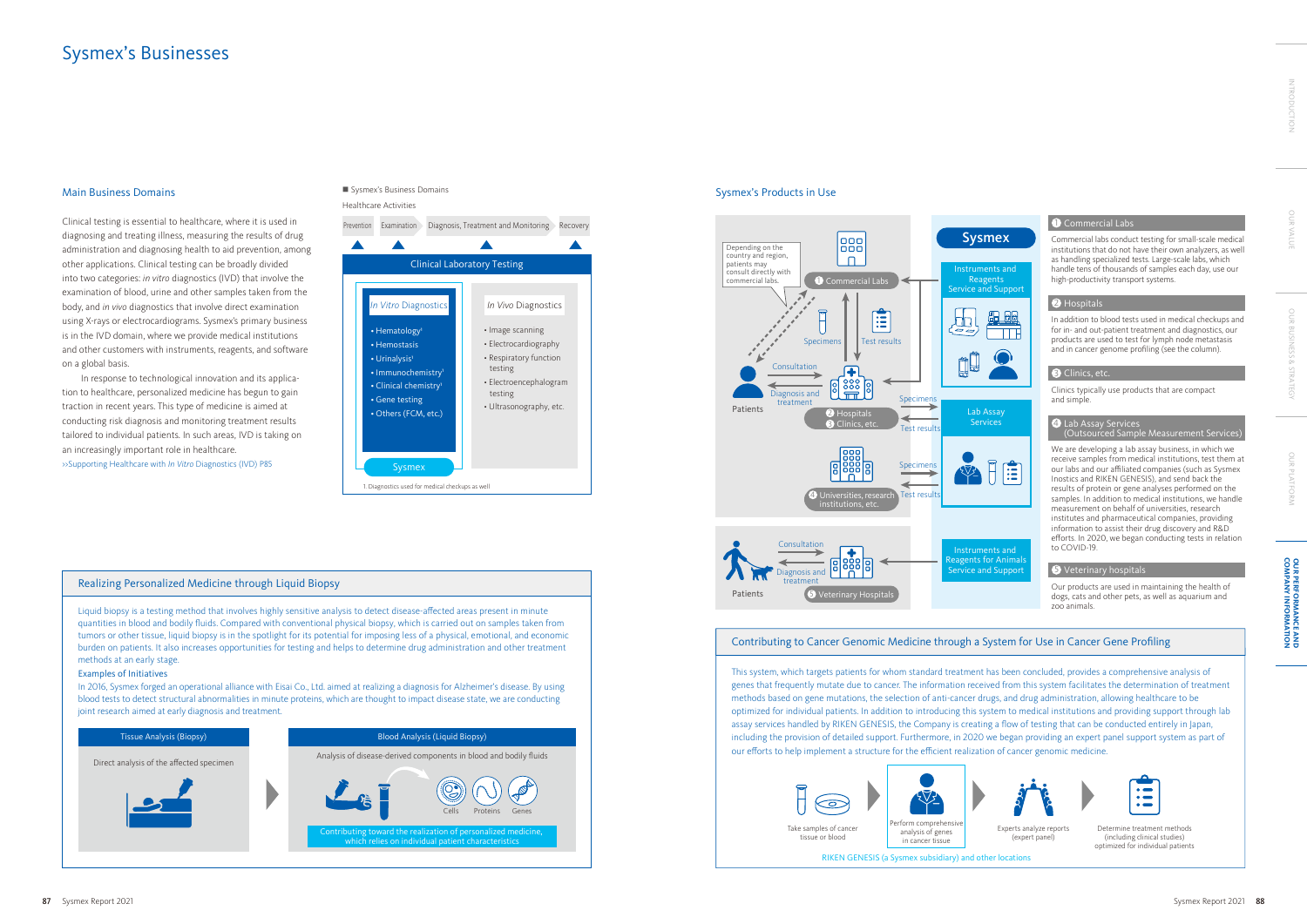## Hematology

For small and medium-sized institutions, Sysmex offers threepart white blood cell differential models, used for determining basic parameters, as well as five-part white blood cell differential models. Numerous reagents are used with these models to deliver a high degree of clinical significance. In addition, we offer a wide-ranging lineup, including transport systems that can be used for rapid, high-volume testing in large-scale labs. In 2021, in Japan we launched a new five-part white blood cell

#### ■ Multiparameter Automated Hematology Analyzers

# Urinalysis

We developed the world's first urine formed sediment analysis system using the flow cytometry method. We are also adding to our portfolio of urinalysis products by making use of alliances as we work to expand our lineup in response to diverse urinalysis needs. In 2020, we signed a distributorship agreement with Siemens Healthineers for the North American market, and we plan to further expand our market scale.



# Flow Cytometry (FCM)

We are developing products that utilize the flow cytometry method. Areas of business include clinical FCM (clinical testing to perform detailed analysis in diagnosing leukemia, malignant lymphoma and HIV/AIDS), industry FCM (used in the quality control of food) and research FCM (analyzing the function of cultured cells and other research applications). In 2020, we launched a product (for research) in North America, the world's largest market for FCM testing.



Sysmex handles products offering a wide range of processing capacity to meet the needs of different-sized facilities. Demand for hemostasis testing has increased and grown more diverse due to a rise in thrombotic diseases stemming from lifestyle diseases, as well as to the development of new blood preparations. In 2018, we launched a new product offering enhanced productivity, reliability and operability, and we are working toward a global roll-out. In addition to an alliance with Siemens Healthineers in the area of reagents, we work with Group company HYPHEN BioMed, SAS to develop products offering high clinical value.



# Immunochemistry

We are working to develop our business in Asia, including Japan and China, through sales of a fully automated immunochemistry system, which performs highly sensitive, high-speed assays on minute sample quantities.

In addition to reagents to test for infectious disease and tumor markers, we are developing proprietary markers to test for liver fibrosis progression and atopic dermatitis. We are also developing new testing parameters, such as for Alzheimer's disease, and parameters that meet needs in China and other regions.



Fully automated system for the analysis of formed elements in urine Fully automated urine chemistry analyzer Fully automated imaging unit for formed elements in urine

Flow cytometer

#### **Hemostasis**

Efficiency and Handling Capacity



Automated immunochemistry system

Automated hemostasis analyzer

differential flagship model, as well as a compact model providing three-part white blood cell differentiation. Going forward, we plan to roll out these models globally.

In 2018, we launched the first products to have received CLIA-waiver certification to clinics and other small-scale facilities in the United States. We are also rolling out products to help realize the early-stage detection and treatment of malaria. For example, in Europe in 2019, and in Japan in 2020, we launched an analyzer that supports standardization and improved efficiency in malaria testing.



# Primary Products and Services



Caresphere, which we began providing in 2018, manages centrally the various information obtained from diagnostic instruments and healthcare information systems, using IoT and the cloud to link and analyze data in real time on a platform that is safe and globally standard. The various applications and services of this platform provide information that augments operational efficiency and quality control at hospital laboratories and commercial labs, all with the aim of resolving customer issues and enhancing patient satisfaction. Currently, we provide applications that support more sophisticated operations at clinical laboratories, reduce the burden of operations related to ISO 15189, and support human resource development.



#### Caresphere, a New Network Solution

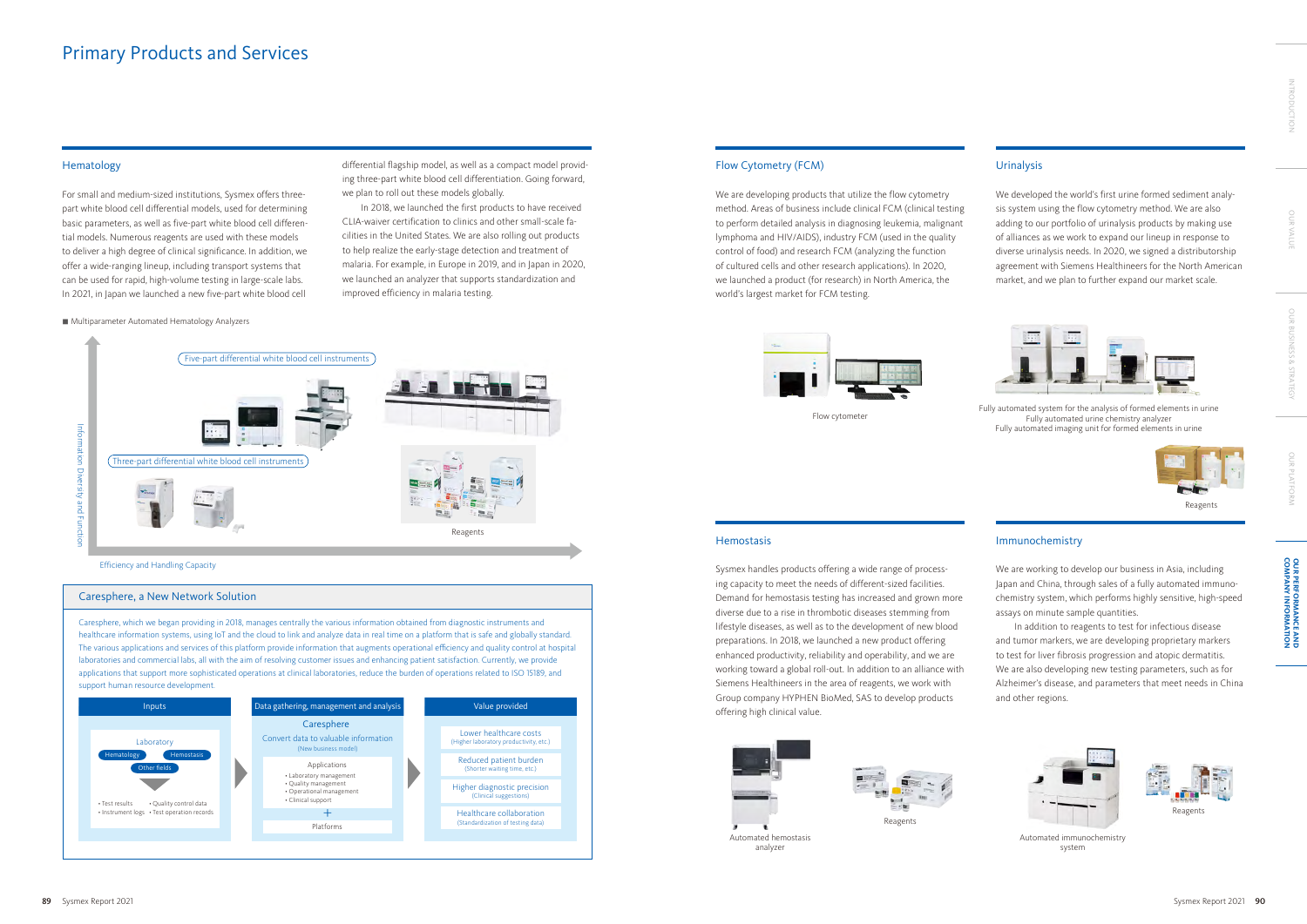# Cancer Gene Profiling

We developed a system for use in cancer gene profiling in collaboration with the National Cancer Center. In 2019, this became the first such system to be covered under Japanese health insurance.

>>System for Use in Cancer Gene Profiling P88

# Testing of Cancer Lymph Node Metastasis

We apply the OSNA method, which we developed, in products we provide to automatically and easily detect information to help in diagnosing lymph node metastasis, among other items. We launched products in this category in China in 2020.



## Cytogenic Testing

Oxford Gene Technology (OGT), which became a Sysmex subsidiary in 2017, conducts business in the area of cytogenic testing, which involves testing cells for chromosomal and genetic abnormalities. We have launched a Flow FISH testing system (for research) that utilizes imaging FCM technology to automate FISH testing.

### Other Lab Assays

We also offer assay services for research use to determine expression levels of breast cancer-related gene types, making use of BEAMing technology to detect to a high degree of sensitivity genes that are present in minute samples of blood. In Kobe, where our headquarters and major bases are located, Sysmex took the lead in working with the City of Kobe through an industry–government alliance to build a system for PCR testing amid the COVID-19 pandemic, with our employees also providing a lab assay service.

> >>Initiatives Targeting COVID-19 P27 >>Lab Assay Services P88

# Profit Model

Cancer Lymph Node Metastasis Testing System

In recent years, it has become common to perform minimally invasive laparoscopic surgery to reduce the physical burden on patients. The global market for surgical robots is expected to grow from ¥550 billion yen in 2020 to approximately ¥1,150 billion by 2025.\*

In August 2020, Medicaroid Corporation (a joint venture between Sysmex and Kawasaki Heavy Industries, Ltd.) received Japanese

regulatory approval for the first made-in-Japan robotic assisted surgery system, followed by insurance coverage in September. As the global general distributor for this product, in December Sysmex began its launch, targeting the urology departments of medical institutions in Japan. Compact enough to fit in standard Japanese operating rooms, the system is equipped with user-friendly robot arms and a high-definition 3D videoscope. Furthermore, the system has been designed to be network compatible, to support more accurate treatment of medical workers.

 In fiscal 2020, Sysmex focused on increasing the number of cases where the system is used in Japan, to heighten brand recognition and market penetration before its full-fledged introduction in fiscal 2021. Sysmex plans for a gradual rollout in overseas markets from fiscal 2023.

**OUR PERFORMANCE AND<br>COMPANY INFORMATION COMPANY INFORMATION OUR PERFORMANCE AND** 

# Robotic Assisted Surgery System

\*Source: TechSci research Global Surgical Robots Market, Forecast and Opportunities, 2025



Robotic assisted surgery system

## A Business Model for Achieving Steady Profitability

Demand for healthcare and testing is relatively unaffected by global circumstances and economic trends, so the IVD business delivers stable profitability.

Our main businesses—hematology and hemostasis—represent a recurring-revenue business model. Even after customers buy our instruments, we continue to provide reagents and service and support. Reagents are needed each time an analyzer is used to measure a patient's blood or other samples. Service and support are essential to ensuring customers can continue to use our instruments with confidence. The level of customer satisfaction for our products and services is high, so

in addition to sales to new customers we frequently receive ongoing business from existing ones. This high repeatability is one reason we maintain high profitability.

### >>Customer Assessment in the United States P22

In fiscal 2020, reagents and service and support accounted for 72.2% of net sales. Reasons for this high figure include the fact that our business comprises a rising share of large-scale institutions that use large quantities of reagents. Also, we are expanding our portfolio of reagent products with high clinical significance. Furthermore, we are leveraging the capital acquired through our highly profitable business model to invest proactively with a view to medium- to long-term growth.

Note: In the past, charges to customers based on the number of tests were included in "Other." From fiscal 2015, amounts are divided and presented as "Instruments," "Reagents" and "Service and Support." "Others" includes consumables.



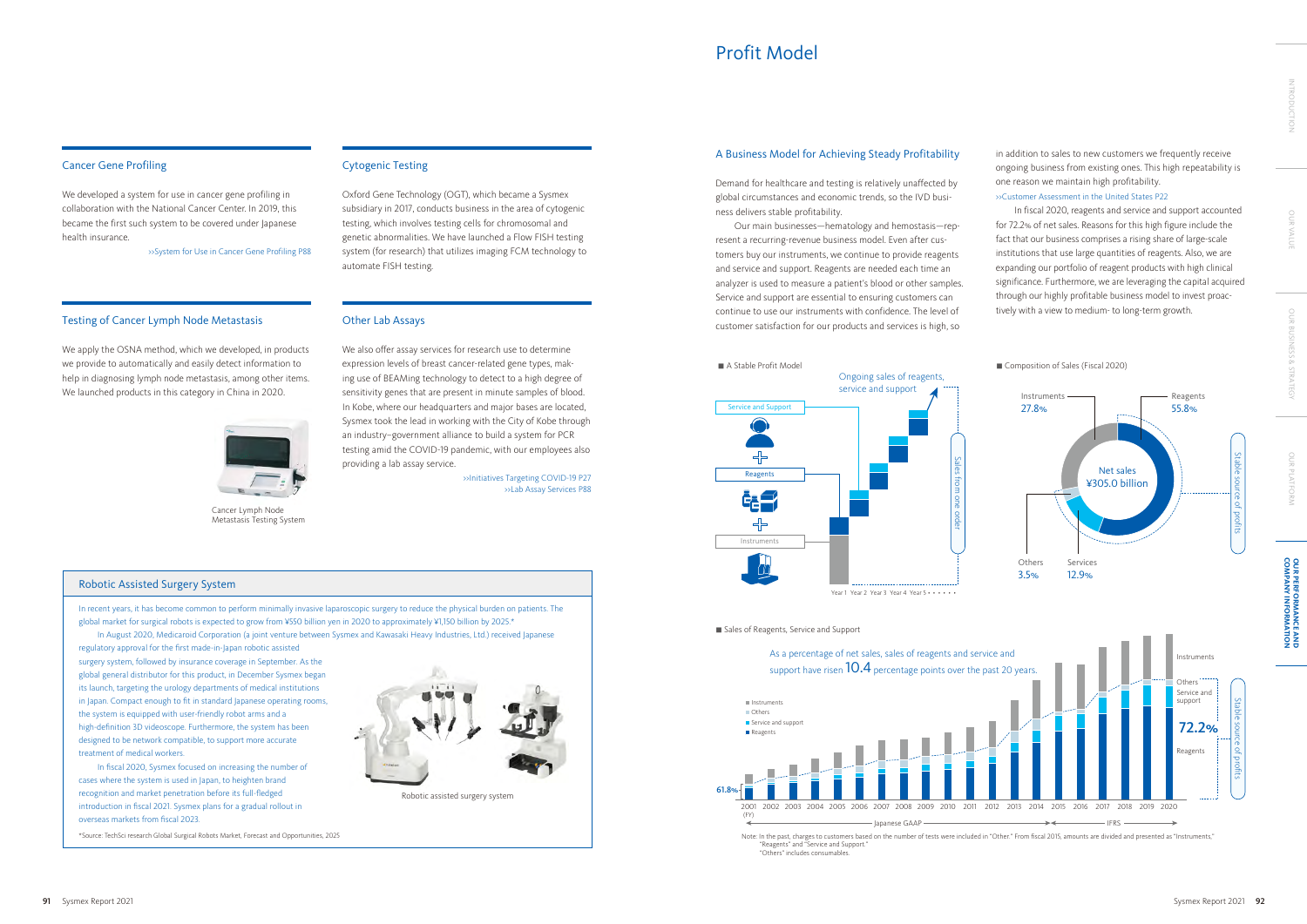# **Terminology**

| Antibody test                                        | A test to measure for the presence of a protein (antibody) generated by the body's im-<br>mune function, which endeavors to repel foreign exogenous matter that has entered the<br>body. This test allows the checking of disease history, as well as current infection.                                                                                                                                                                                                                                 |
|------------------------------------------------------|----------------------------------------------------------------------------------------------------------------------------------------------------------------------------------------------------------------------------------------------------------------------------------------------------------------------------------------------------------------------------------------------------------------------------------------------------------------------------------------------------------|
| Antigen test                                         | A test to measure for the presence of an antigen, virus, or other pathogen that has en-<br>tered the body. By detecting virus-specific proteins, these tests confirm whether a virus is<br>present in the body at the time of testing.                                                                                                                                                                                                                                                                   |
| Antimicrobial resistance                             | This phenomenon occurs when living organisms develop a resistance to a drug, whose<br>efficacy is decreased or neutralized as a result. Bacteria that have developed microbial<br>resistance are known as antimicrobial-resistant bacteria.                                                                                                                                                                                                                                                              |
| Application                                          | Corresponds to a test parameter in Sysmex's various technology platforms.                                                                                                                                                                                                                                                                                                                                                                                                                                |
| BEAMing technology                                   | An acronym for "Bead, Emulsion, Amplification, and Magnetics," this gene analysis meth-<br>od combines digital PCR (ultrahigh-sensitivity PCR) and flow cytometry technologies for<br>highly sensitive analysis of genetic mutations.                                                                                                                                                                                                                                                                    |
| Cancer genome profiling                              | Analysis of information about genes significant to cancer diagnostics by looking at muta-<br>tions, amplifications, and fusion of multiple genes in cancer tissue.                                                                                                                                                                                                                                                                                                                                       |
| Caresphere                                           | Caresphere utilizes IoT and the cloud to establish a platform for the real-time linking<br>and analysis of a variety of information managed using testing instruments and clinical<br>laboratory information systems. It is a new network solution that provides support for<br>increasing the operational efficiency of professionals involved in testing and healthcare,<br>enhancing quality and raising patient satisfaction.                                                                        |
| <b>CE Mark</b>                                       | A mark signifying compliance with certain regulations and standards, such as the In Vitro<br>Diagnostic Regulation (IVDR), required of products intended for sale in the European<br>Economic Area.                                                                                                                                                                                                                                                                                                      |
| Clinical FCM                                         | Refers to FCM used in a clinical testing setting for analysis in such areas as hemophilia,<br>lymphoma, HIV, and hematopoietic stem cells.                                                                                                                                                                                                                                                                                                                                                               |
| Commercial lab                                       | A company that specializes in testing operations, performing IVD on behalf of medical<br>institutions, research institutes, and other facilities.                                                                                                                                                                                                                                                                                                                                                        |
| Cytogenic testing                                    | Cytogenetics refers to the study of chromosomes, particularly research related to illness-<br>es arising due to chromosomal abnormalities. Research and testing typically involve the<br>use of white blood cells, amniotic fluid, or tissues samples and karyotype testing using<br>G-banding or the FISH method.                                                                                                                                                                                       |
| Cytokine                                             | A general term for physiologically active substances that contribute to intercellular in-<br>teraction, which can be determined by measuring proteins secreted by cells. As infection<br>spreads, the inflammatory response increases. When inflammatory cytokines are dis-<br>charged in large quantities, immune cells can trigger acute multiple organ failure. Results<br>include respiratory failure, sepsis, coagulation disorders and other severe illnesses, such<br>as interferon- $\lambda$ 3. |
| Drug susceptibility test                             | A test to determine the efficacy of various antimicrobial drugs against pathogenic bacte-<br>ria detected in a sample.                                                                                                                                                                                                                                                                                                                                                                                   |
| <b>EMEA</b>                                          | Europe, the Middle East, and Africa                                                                                                                                                                                                                                                                                                                                                                                                                                                                      |
| Expert panel                                         | A multidisciplinary investigative commission that meets to medically interpret gene panel<br>testing results. Convened at core hospitals for cancer genomic medicine, expert panels<br>recommend treatment methods optimized for individual patients on the basis of abnor-<br>mal gene information. Members of such panels include oncologists, genome researchers,<br>counselors, etc.                                                                                                                 |
| Flow cytometry (FCM)                                 | Method involving the flow dispersion of minute particles and the use of laser light to<br>optically analyze minute flows.                                                                                                                                                                                                                                                                                                                                                                                |
| Flow FISH testing                                    | Whereas FISH testing requires evaluation of slides under a microscope, flow FISH testing<br>uses an imaging flow cytometer to capture images, enabling automated analysis.                                                                                                                                                                                                                                                                                                                               |
| Fluorescence in situ hybridization (FISH)<br>testing | Testing method using fluorescent material binding only specific genes to detect abnor-<br>malities within a chromosome.                                                                                                                                                                                                                                                                                                                                                                                  |
| Genomic medicine                                     | Medicine that allows the prevention of disease or the effective treatment of individual<br>patients by analyzing their genetic information.                                                                                                                                                                                                                                                                                                                                                              |
| Hematology                                           | The field of in vitro diagnostics that determines whether precise testing is necessary by<br>analyzing the number, type, and size of red, white, and other blood cells.                                                                                                                                                                                                                                                                                                                                  |

**OUR PERFORMANCE AND<br>COMPANY INFORMATION COMPANY INFORMATION OUR PERFORMANCE AND** 

nology that combines FCM for processing large quantities of re of images of cell morphology, fluorescent imaging and auto-

*Ine* testing of blood, urine and other samples to determine physical fer to the domain of laboratory testing in which IVD is performed.

which the principal parts are exported from Japan for local asucts.

technology using blood or body fluid samples for diagnosis and nt impacts, rather than through the conventional practice of agnosis is performed on diseased tissue that has been collected. ive than tissue biopsy, but more highly sensitive detection

Ing and marketing of medical devices and reagents requires  $\frac{a}{b}$  of Health, Labour and Welfare. Such approval necessitates is function and safety. Other countries have their own regulafrom the Food and Drug Administration in the United States, Europe, and in China, approval from the National Medical NMPA).

Nucleic Acid Amplification method, developed by Sysmex, of lymph node metastasis.

markers to be measured at once. Particularly in genomic medied to analyze the mutation, proliferation, and fusion of multiple ignificance.

ntional practice of providing selected predetermined or uniform tase, personalized medicine aims to select treatment methods tient characteristics, based on gene and other data.

logy for copying small quantities of DNA to produce larger quantities.

sed to guarantee the values measured by customers' testfirm that a customer's equipment is functioning correctly. a method under which the same specimens (such as artificially ibuted to multiple clinical laboratories, and the measurement zed using statistical methods, thereby allowing the precision of easurement results to be evaluated. The results are provided as pries, helping to increase their quality of testing.

clinics or other locations when a patient first falls ill.

of human dignity and improved wellbeing.

nown to cause cancer when it mutates. As the likelihood is AS gene mutations will not benefit (prolongation of life, tumor nistration of anti-EGFR drugs, companion diagnostics may be ne mutation first.

for medical use in laboratory testing, also called an in vitro ot used directly on the human body, but on samples of blood or

ting. May include blood, cerebrospinal fluid, pus, punctured

that connects the Sysmex Customer Support Center and ia an Internet connection to provide real-time external quality rmation, and to monitor instrument conditions.

 $\alpha$  areas (cell measurement, protein measurement, and gene easurement platforms that use them.

le analyzers, allowing testing to be automated. In addition to more efficient, automation helps reduce the risk of infection manually, and prevents mishandling.

yze formed elements in the urine, including blood and other ing, on the other hand, is conducted by using a test paper to of sugar, protein, or blood cells in urine.

| Imaging FCM                                                   | A proprietary Merck technol<br>cells with the rapid capture c<br>mated digital image analysis.                                                                                                                                |
|---------------------------------------------------------------|-------------------------------------------------------------------------------------------------------------------------------------------------------------------------------------------------------------------------------|
| In vitro diagnostics (IVD)                                    | In general, IVD refers to the to<br>condition. IVD may also refer                                                                                                                                                             |
| Knockdown production method                                   | A production method in whio<br>sembly into finished product                                                                                                                                                                   |
| Liquid biopsy                                                 | This is a general name for teo<br>the prediction of treatment i<br>tissue biopsy, in which diagn<br>Liquid biopsy is less invasive<br>technologies are required.                                                              |
| Manufacturing and marketing approval<br>(regulatory approval) | In Japan, the manufacturing a<br>approval from the Ministry o<br>confirmation of a product's f<br>tory procedures: approval frc<br>obtaining the CE Mark in Eur<br>Products Administration (NA                                |
| OSNA method                                                   | Abbreviation of One-Step Nu<br>which enables detection of ly                                                                                                                                                                  |
| Panel testing                                                 | A test that allows multiple m<br>cine, cancer panels are used<br>genes having diagnostic sign                                                                                                                                 |
| Personalized medicine                                         | Different from the conventic<br>treatment for a given disease<br>optimized to individual patie                                                                                                                                |
| Polymerase chain reaction (PCR)                               | A gene amplification technolog                                                                                                                                                                                                |
| Precision management                                          | A management method used<br>ing equipment and to confirr<br>External quality control is a r<br>produced blood) are distribu<br>results obtained are analyzed<br>individual laboratories' meas<br>feedback to these laboratori |
| Primary care                                                  | The initial care provided at cl                                                                                                                                                                                               |
| Quality of life (QOL)                                         | Refers to the maintenance of                                                                                                                                                                                                  |
| RAS genes                                                     | One of the genes that is kno<br>high that patients with RAS g<br>reduction) from the administ<br>performed to treat the gene                                                                                                  |
| Reagent                                                       | A pharmaceutical product fo<br>diagnostic product. It is not u<br>other bodily fluids.                                                                                                                                        |
| Specimen                                                      | Material necessary for testin<br>fluid, urine and feces.                                                                                                                                                                      |
| Sysmex Network Communication<br>Systems (SNCS)                | An online support service tha<br>customers' instruments via a<br>control and scientific informa                                                                                                                               |
| Technology platforms                                          | Sysmex's three technology a<br>measurement) and the meas                                                                                                                                                                      |
| Transport system                                              | A system that links multiple<br>making testing operations m<br>when samples are handled m                                                                                                                                     |
| Urine sediment testing                                        | Testing performed to analyze<br>cells. Urine chemistry testing<br>analyze for the presence of s                                                                                                                               |